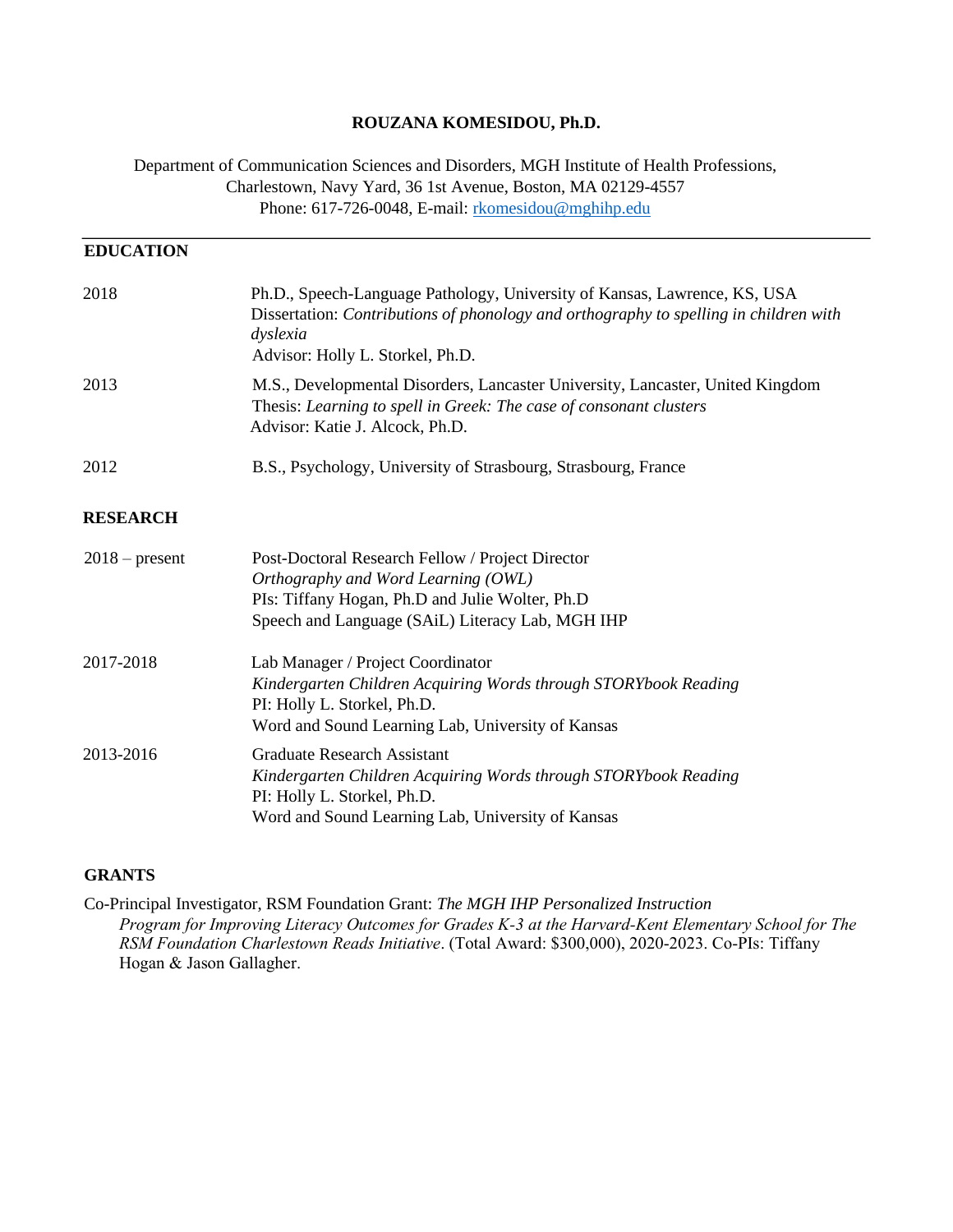### **SCHOLARSHIPS/AWARDS**

- 1. 2019 Taylor and Francis Award, Society for the Scientific Study of Reading 26<sup>th</sup> Annual Meeting, Toronto, Canada.
- 2. 2018 Margaret C. Byrne Saricks Ph.D. Graduate Research Award, University of Kansas, Lawrence, KS.
- 3. 2017 CAPCSD Ph.D. Scholarship, *Contributions of phonology and orthography to spelling in children with dyslexia.*
- 4. 2016 Friends of the Life Span Institute Graduate Research Assistant Award, University of Kansas, Lawrence, KS.
- 5. 2015 Graduate Student Scholarship, American Speech-Language-Hearing Foundation.
- 6. 2015 Schiefelbusch Child Language Scholarship, University of Kansas, Lawrence, KS.

# **PUBLICATIONS (\* Peer-reviewed)**

- 1. **\*Komesidou, R**., & Hogan, T.P. (In Revision). Preschool language precursors to later reading problems. *Perspectives on Language and Literacy.*
- 2. **Komesidou, R.**, & Hogan, T.P. (2019, September 26). School achievement and Developmental Language Disorder [Web post]. Retrieved from [https://www.dldandme.org/school-achievement.](https://www.dldandme.org/school-achievement)
- 3. \*Storkel, H. L., **Komesidou, R**., Pezold, M., Pitt, A., Fleming, K., & Swinburne Romine, R. (2019). The impact of dose and dose frequency on word learning by kindergarten children with Developmental Language Disorder (DLD) during interactive book reading. *Language, Speech, and Hearing Services in Schools*, *50,*  518-539.
- 4. \*Storkel, H.L., **Komesidou, R**., Fleming, K., & Swinburne Romine, R. (2017). Interactive book reading to accelerate word learning by kindergarten children with Specific Language Impairment (SLI): Identifying adequate progress and successful learning patterns. *Language, Speech, and Hearing Services in Schools, 48,*  108-124. doi:10.1044/2017\_LSHSS-16-0058.
- 5. **\*Komesidou, R.,** Brady, N., Fleming, K., Esplund, A., & Warren, S.F. (2017). Growth of expressive syntax in children with fragile X syndrome. *Journal of Speech, Language, and Hearing Research, 60, 422-434.* doi: 10.1044/2016\_JSLHR-L-15-0360.
- 6. **Komesidou, R.,** & Storkel, H.L. (2019). Word frequency. In J. S. Damico & M. J. Ball (eds) *Encyclopedia of Human Communication Sciences and Disorders.* SAGE Publications.
- 7. **Komesidou, R.,** & Storkel, H.L. (2015). Learning and remembering new words: Clinical illustrations from children with Specific Language Impairment. *SIG 1 Perspectives on Language Learning and Education, 22*(4), 138-146. doi:10.1044/lle22.4.138.

### **RESEARCH PRESENTATIONS (\* National \*\* International)**

1. Gray, S., Hogan, T. P., Fox, A., **Komesidou, R**., Alt, M., & Cowan, N. (2020, February). *The structure of working memory in school-age children with dyslexia*. Poster presented at the Pacific Coast Research Conference, San Diego, CA.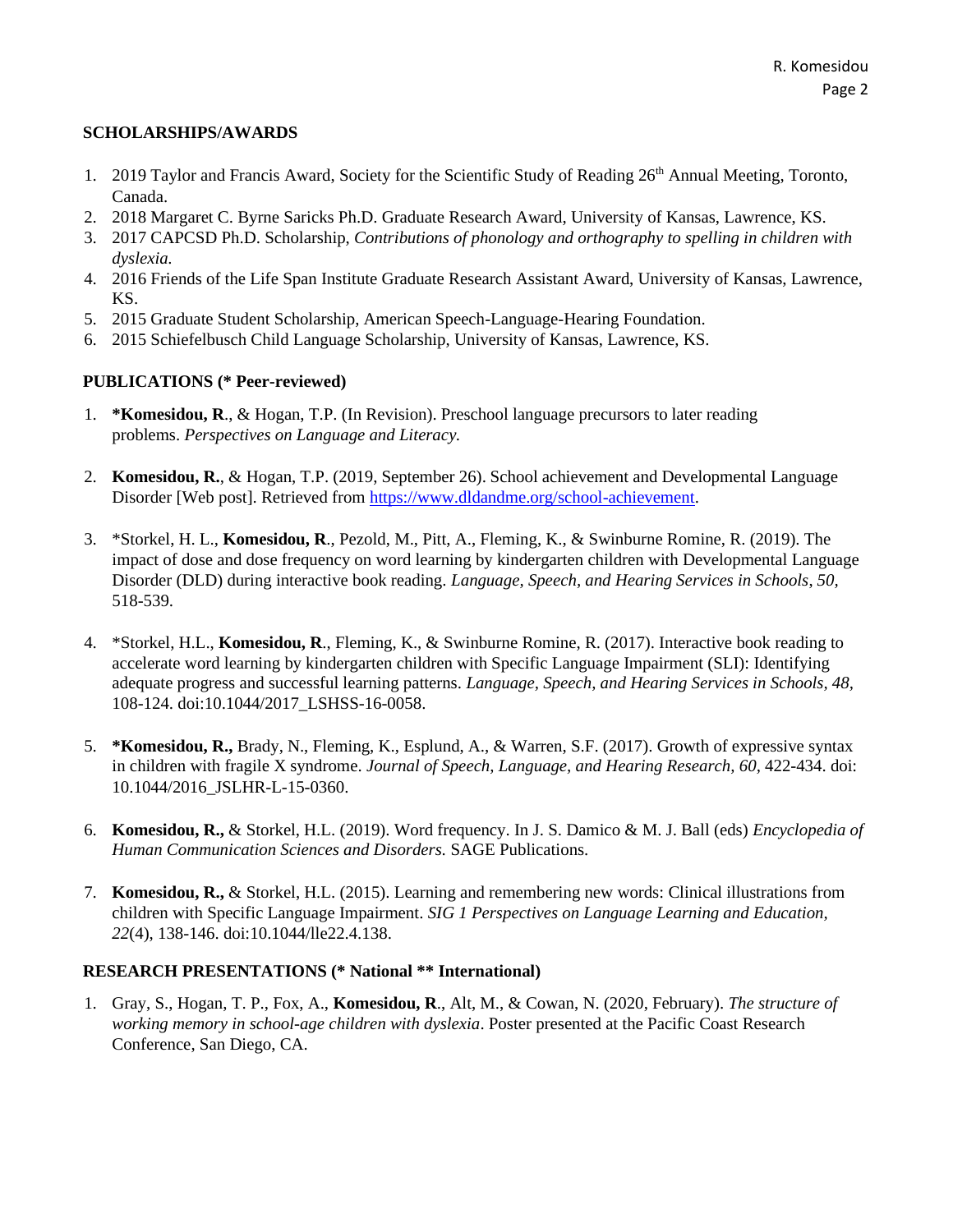- 2. **\*\*Komesidou, R.**, Storkel, H.L., & Hoffman, L. (2019, July). *Contributions of phonology and orthography to spelling and reading in children with dyslexia*. Poster presented at the Society for the Scientific Study of Reading 26th Annual Meeting, Toronto, Canada.
- 3. \*Pezold, M. J., Storkel, H. L., **Komesidou, R**., Pitt, A. R., Fleming, K. K., & Swinburne Romine, R. (2019, June). *Interactive book reading with children with developmental language disorders part 2: Predicting treatment response.* Poster presented at the Symposium on Research in Child Language Disorders annual conference, Madison, WI.
- 4. \*Storkel, H. L., Pezold, M. J., **Komesidou, R**., Pitt, A. R., Fleming, K. K., & Swinburne Romine, R. (2019, June). *Interactive book reading with children with developmental language disorders part 1: The impact of dose and dose frequency.* Poster presented at the Symposium on Research in Child Language Disorders annual conference, Madison, WI.
- 5. **\*Komesidou, R.** (2017, November). *Using qualitative assessments to improve clinical outcomes in children with spelling difficulties.* Poster presented at the American-Speech-Language-Hearing Association Convention, Los Angeles, CA.
- 6. \*Storkel, H.L., Pezold, M., **Komesidou, R.,** & Latta, A. (2017, November). *Interactive book reading: how many exposures in a session versus how many repeated book readings.* American-Speech-Language-Hearing Association Convention, Los Angeles, CA.
- 7. **Komesidou, R.**, & Shaw, D. (2016, September). *Creating better spellers: A multilinguistic approach for spelling assessment*. Poster presented at the KSHA Annual Conference, Topeka, KS.
- 8. **Komesidou, R.** (2016, April). *Lexical influences on spelling development: New approaches to assessment and treatment*. Child Language Proseminar, University of Kansas, Lawrence, KS.
- 9. **Komesidou, R.** (2016, March). *Spelling processes in children with dyslexia*. Proseminar in Communicative Disorders, University of Kansas, Lawrence, KS.
- 10. **Komesidou R**. (2016, March). *Spelling instruction and assessment: A multilinguistic approach*. With A. Kamerer & S. Huls, in seminar entitled 'Advancements in diagnosis and assessment of communication disorders'. Graduate Research Competition, University of Kansas, Lawrence, KS.
- 11. **\*Komesidou, R.** (2015, November). *Learning profiles during interactive book reading.* With H.L. Storkel, & K.A. Voelmle, in seminar entitled 'Interactive book reading: Methods to promote word learning by kindergarten children with SLI.' American Speech-Language-Hearing Association Convention, Denver, CO.
- 12. **Komesidou, R.** (2015, October). *Word learning profiles in children with Specific Language Impairment*. Proseminar in Communicative Disorders, University of Kansas, Lawrence, KS.
- 13. **Komesidou, R.** (2015, September). *Learning profiles during interactive book reading.* With H.L. Storkel, K.A. Voelmle, & V. Fierro, in seminar entitled 'Kindergarten Children Acquiring Words through Storybook Reading: Lessons for Clinical Practice.' KSHA Annual Conference, Wichita, KS.